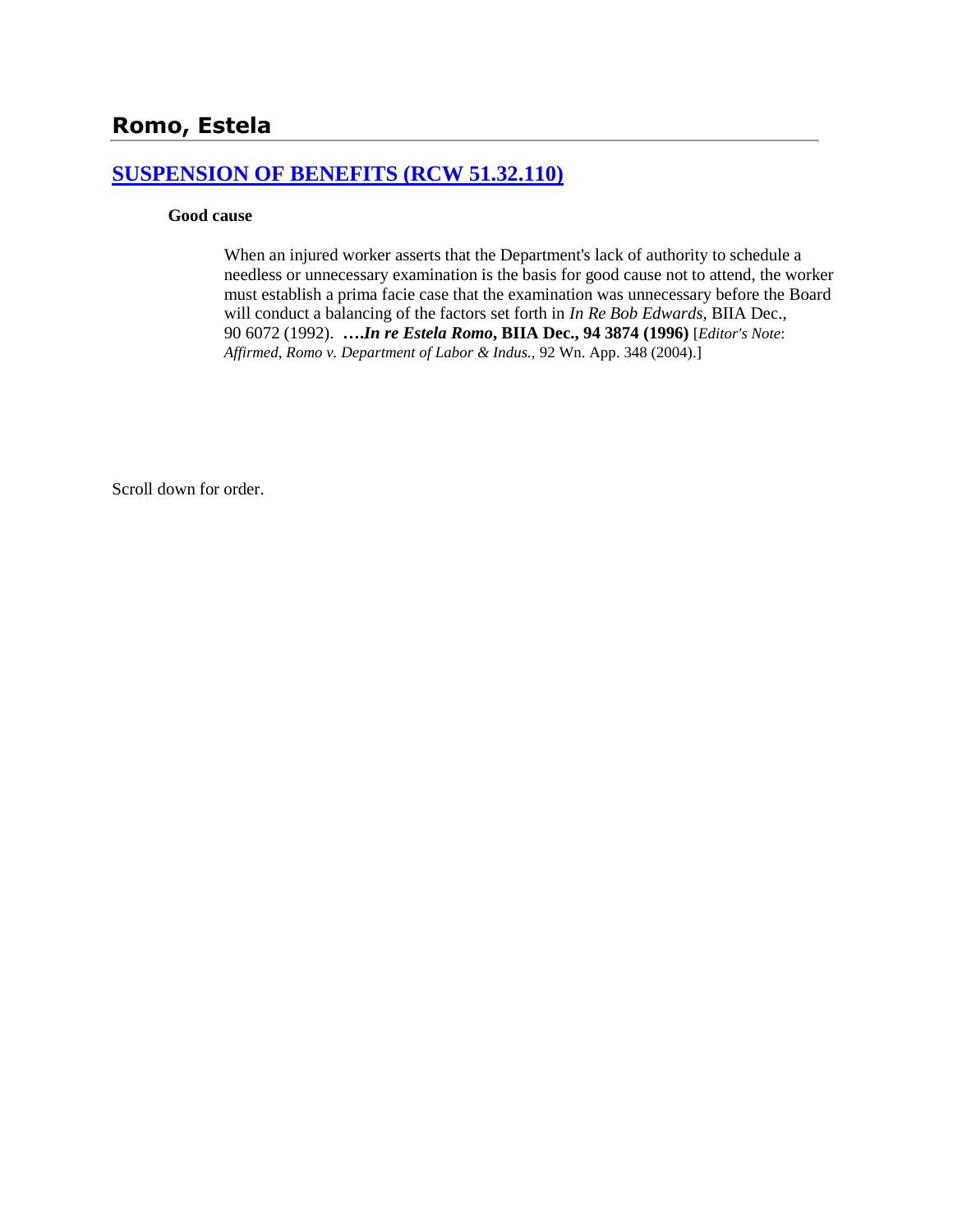# **BEFORE THE BOARD OF INDUSTRIAL INSURANCE APPEALS STATE OF WASHINGTON**

| 1<br>2                         | IN RE:<br><b>ESTELA ROMO</b>                                                                                     |  | <b>DOCKET NO. 94 3874</b>                                                                             |  |  |
|--------------------------------|------------------------------------------------------------------------------------------------------------------|--|-------------------------------------------------------------------------------------------------------|--|--|
| 3                              | <b>CLAIM NO. K-900116</b>                                                                                        |  | <b>DECISION AND ORDER</b>                                                                             |  |  |
| 4<br>5<br>6                    | <b>APPEARANCES:</b>                                                                                              |  |                                                                                                       |  |  |
| $\overline{7}$<br>8<br>9<br>10 | Claimant, Estela Romo, by<br>Calbom & Schwab, P.S.C., per<br>G. Joe Schwab                                       |  |                                                                                                       |  |  |
| 11<br>12<br>13                 | Employer, Sun Russet Potatoes, Inc.,<br>None                                                                     |  |                                                                                                       |  |  |
| 14<br>15<br>16<br>17           | Department of Labor and Industries, by<br>The Office of the Attorney General, per<br>Stephen K. Meyer, Assistant |  |                                                                                                       |  |  |
| 18<br>19                       |                                                                                                                  |  | The claimant, Estela Romo, filed an appeal with the Board of Industrial Insurance Appeals             |  |  |
| 20<br>21                       | on November 18, 1994, from an order of the Department of Labor and Industries dated November                     |  |                                                                                                       |  |  |
| 22<br>23                       |                                                                                                                  |  | 4, 1994. The order suspended the claimant's right to further compensation effective November 4,       |  |  |
| 24<br>25                       | 1994, for failure to submit to a medical examination. AFFIRMED.                                                  |  |                                                                                                       |  |  |
| 26                             |                                                                                                                  |  | PROCEDURAL AND EVIDENTIARY MATTERS                                                                    |  |  |
| 27<br>28<br>29                 |                                                                                                                  |  | Pursuant to RCW 51.52.104 and RCW 51.52.106, this matter is before the Board for review               |  |  |
| 30<br>31                       |                                                                                                                  |  | and decision on a timely Petition for Review filed by the Department to a Proposed Decision and       |  |  |
| 32<br>33                       |                                                                                                                  |  | Order issued on September 18, 1995, in which the order of the Department dated November 4,            |  |  |
| 34<br>35                       |                                                                                                                  |  | 1994, was reversed and remanded to the Department with directions to consider factors such as:        |  |  |
| 36<br>37                       |                                                                                                                  |  | the claimant's physical and psychiatric condition; medical treatment; expectation of a fair,          |  |  |
| 38<br>39                       |                                                                                                                  |  | independent, and effective medical examination; the need for further medical information; the         |  |  |
| 40<br>41                       |                                                                                                                  |  | Department's statutory duty to act in an attempt to resolve disputes at the first-step administrative |  |  |
| 42<br>43                       | level; comparative expense; and, other relevant factors. Proposed Decision and Order, at 15.                     |  |                                                                                                       |  |  |
| 44<br>45                       |                                                                                                                  |  | As a preliminary matter, we overrule the claimant's objections to certain evidence offered by         |  |  |
| 46<br>47                       |                                                                                                                  |  | the Department. The Department offered evidence of a June 15, 1994 letter wherein the claimant        |  |  |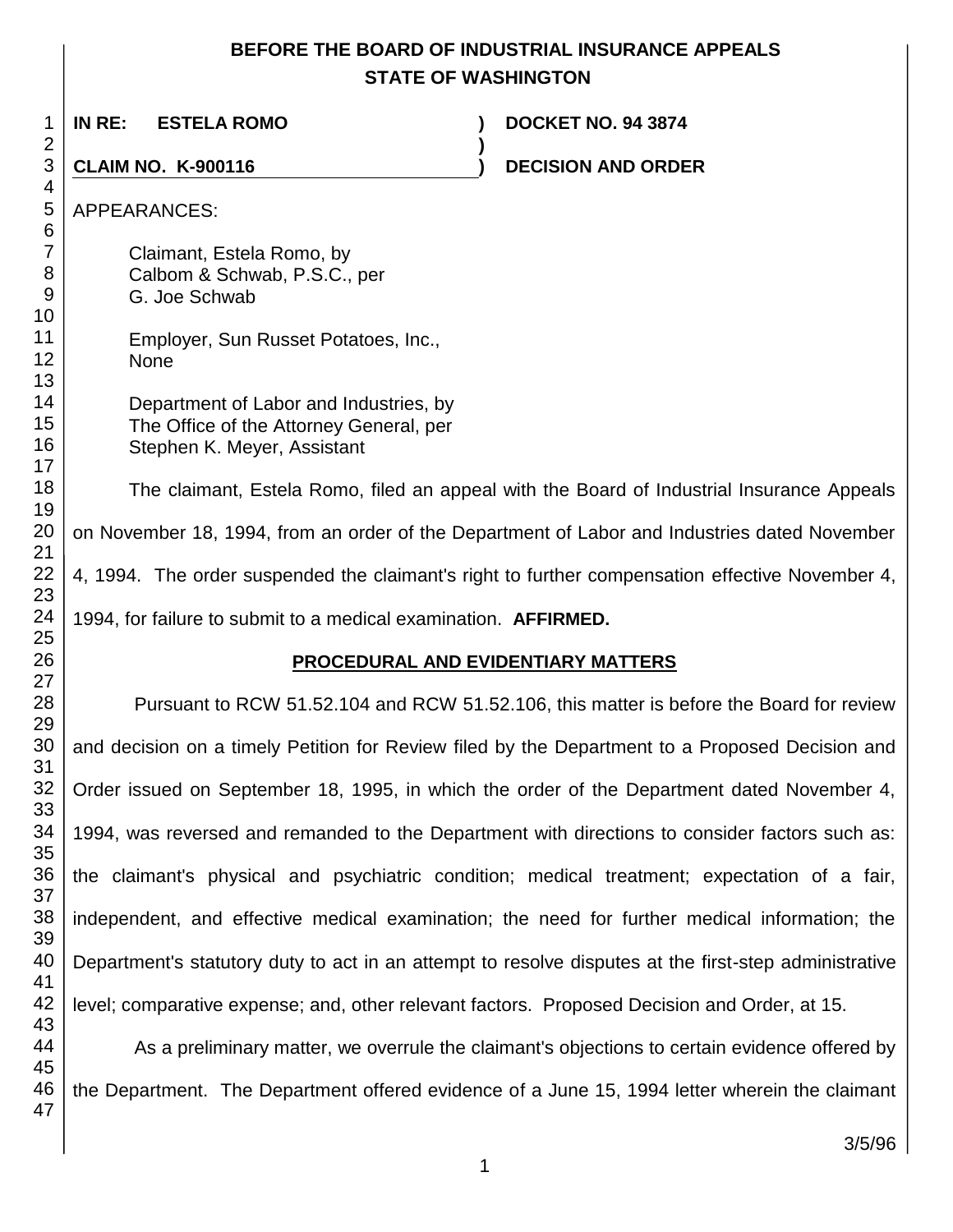proposed that she attend another medical examination with Dr. Silvas. The claimant objected to this evidence on grounds that the proposal was part of settlement negotiations and, therefore, not admissible. The Department also offered evidence of a July 11, 1994 letter wherein the claimant indicated she did not oppose a further medical examination solely to obtain current medical information so long as the Department made assurances that a prior examining physician would not be called to testify at hearing if the claim proceeded to litigation. The claimant objected to this evidence on the same grounds as before. We overrule the claimant's objections.

Evidence Rule (ER) 408 states in part: "Evidence of conduct or statements made in compromise negotiations is likewise not admissible." The word "likewise" refers to a portion of the preceding sentence of the rule, "is not admissible to prove liability for or invalidity of the claim or its

The evidence in question here is not offered to "prove liability for or invalidity of the claim or its amount." Rather, this appeal concerns whether the Department acted within its statutory authority to schedule a further medical examination, and whether the claimant had "good cause," within the meaning of RCW 51.32.110, for refusing to attend the scheduled medical examination. Moreover, the Department did not issue an order suspending benefits until November 4, 1994, after the claimant refused to attend examinations scheduled in July of 1994 and in September of 1994, and well after the letters in question. We do not believe the letters in question are properly excluded as part of settlement negotiations over the present controversy within the meaning of ER 408. We notehasten to add, however, that we do not need to rely on the testimony concerning these letters in reaching our decision in this appeal.

The Board has reviewed the remaining evidentiary rulings in the record of proceedings and finds that no prejudicial error was committed. These remaining rulings are affirmed.

## **DECISION**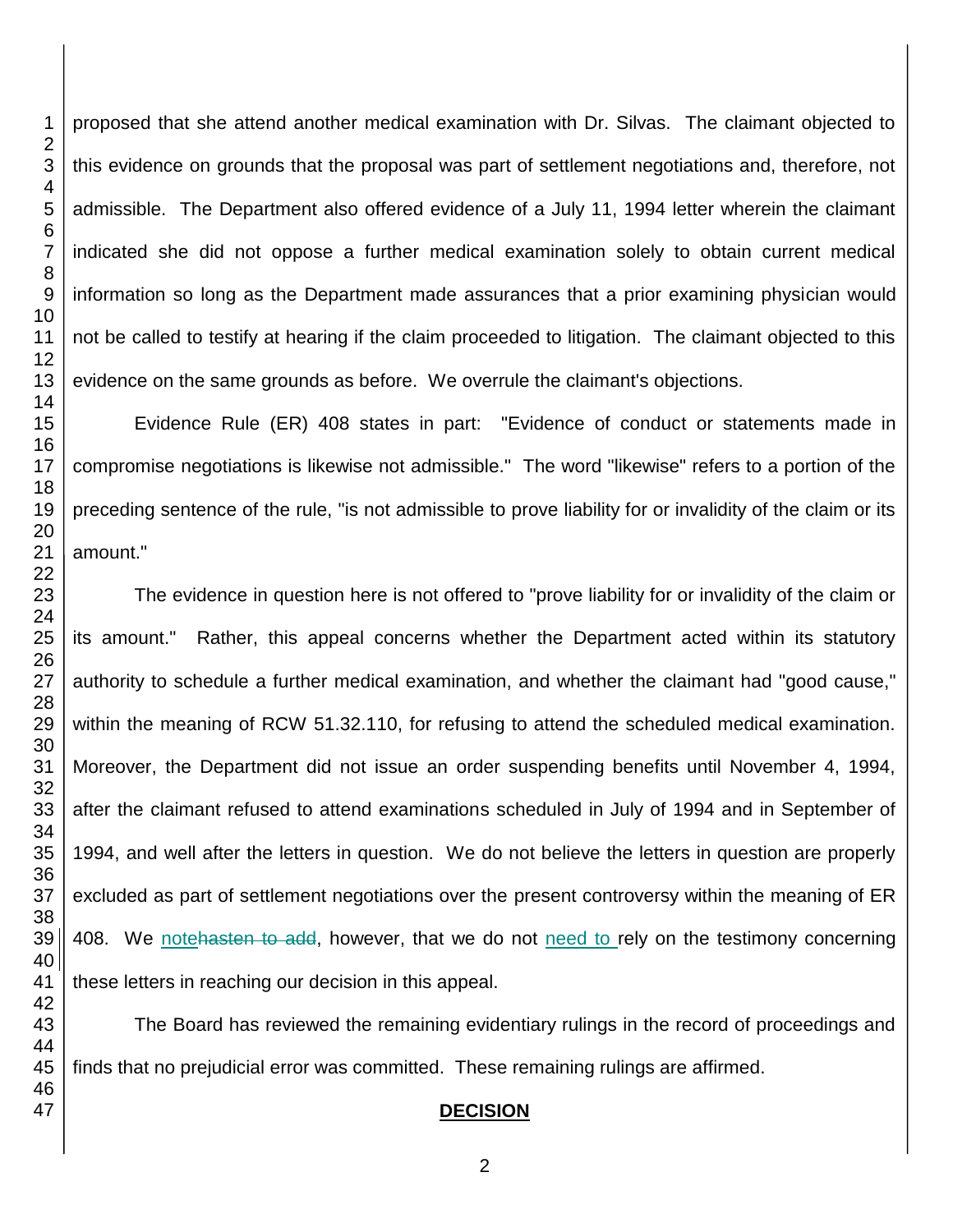The issue in this appeal is whether the Department was correct in suspending claimant Estela Romo's benefits effective November 4, 1994, under RCW 51.32.110, for her refusal to submit to a scheduled medical examination.

An injured worker claiming benefits is required to submit to medical examinations with physicians selected by the Department from time to time at reasonably convenient locations. RCW 51.32.055(4) and RCW 51.32.110. The Department may suspend benefits under a claim if the worker fails to submit to an examination. However, the Department may not suspend benefits if the claimant has "good cause" for refusing to submit to the examination. RCW 51.32.110 and WAC 296-14-410.

When a worker appeals a suspension of benefits for failure to attend a scheduled medical examination, our inquiry concerns whether the claimant had good cause for refusing to attend the examination. As a part of the inquiry, we must examine the relevant factors that the claimant believes justified not attending the examination. If we determine that there are factors that would support the worker's decision not to attend, then we must balance these against the Department's interests in the examination and its statutory responsibility to attempt to resolve disputes at its administrative level. *In re Bob Edwards*, BIIA Dec., 90 6072 (1992). If the factors for not attending the examination still outweigh any justification for ordering the examination the worker has shown good cause and the Department may not suspend benefits.

The appealing worker bears the burden of showingto show by a preponderance of the evidence that the Department was incorrect, in other words, to show that she had good cause for not submitting to the medical examination. See also, *Olympia Brewing Company v. Department of Labor & Indus.*, 34 Wn.2d 498 (1949).

We stated in *Edwards*: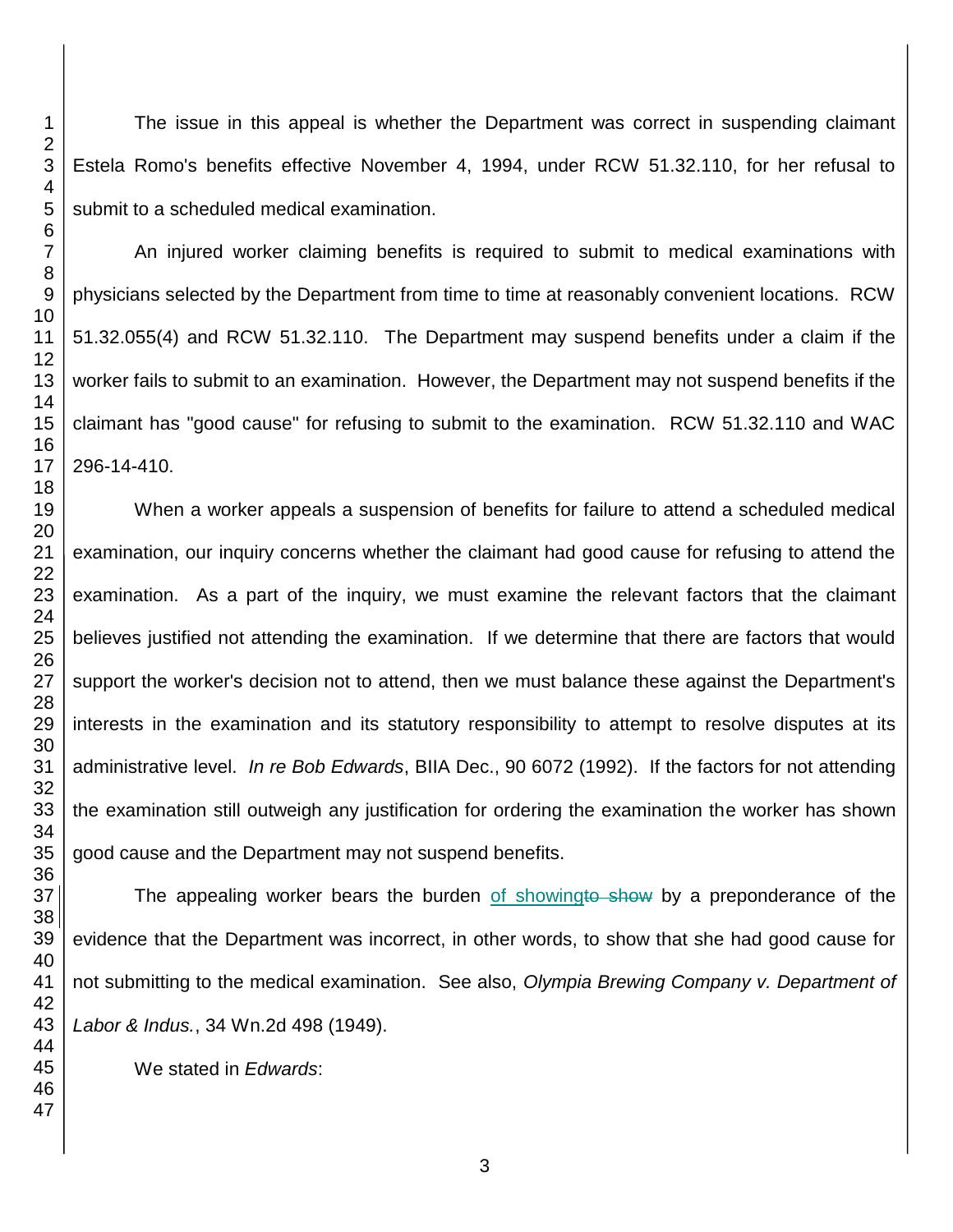The issue thus becomes whether Mr. Edwards has proven by a preponderance of the evidence that he had good cause for failing to submit to the medical examination.

Whether good cause exists in a given case will depend on a variety of factors that require balancing from one instance to the next. Among those factors that may be considered are the claimant's physical capacities, sophistication, circumstances of employment, family responsibilities, proven ability or inability to travel, medical treatment and other relevant concerns, not the least of which is the expectation of a fair and independent medical evaluation.

Balanced against this are the interests of the Department and its statutory responsibility to act in attempting to resolve disputes at the first-step administrative level. This may include the need to resolve conflicting medical documentation, the location of willing and qualified physicians, the length of time before a physician is available to perform an examination, and the comparative expense of such. Neither of the above lists of factors are exhaustive.

*Edwards*, at 3-4. (Emphasis in the original.).

We cite the relevant language from *Edwards* because we are concerned in the present appeal that our industrial appeals judge misunderstood *Edwards* and placed an unwarranted burden upon the Department to show "good cause" for scheduling the examinations that the claimant, Ms. Romo, refused to attend. The balancing referred to in *Edwards*, cited above, refers to the Department's need for an examination in the face of or in consideration of the worker's factors not to attend. The authority of the Department to schedule medical examinations does not initially depend on a showing of good cause by the Department. Presumptively, a worker should attend a properly scheduled medical examination unless "good cause" exists to support not attending.

 In this appeal, Ms. Romo asserts only that the examinations scheduled by the Department were not necessary, not that she had good cause not to attend. Ms. Romo did not testify or otherwise present affirmative evidence of any personal impediment to her attendance at the examinations. Neither did Ms. Romo present any evidence that the examiners who were to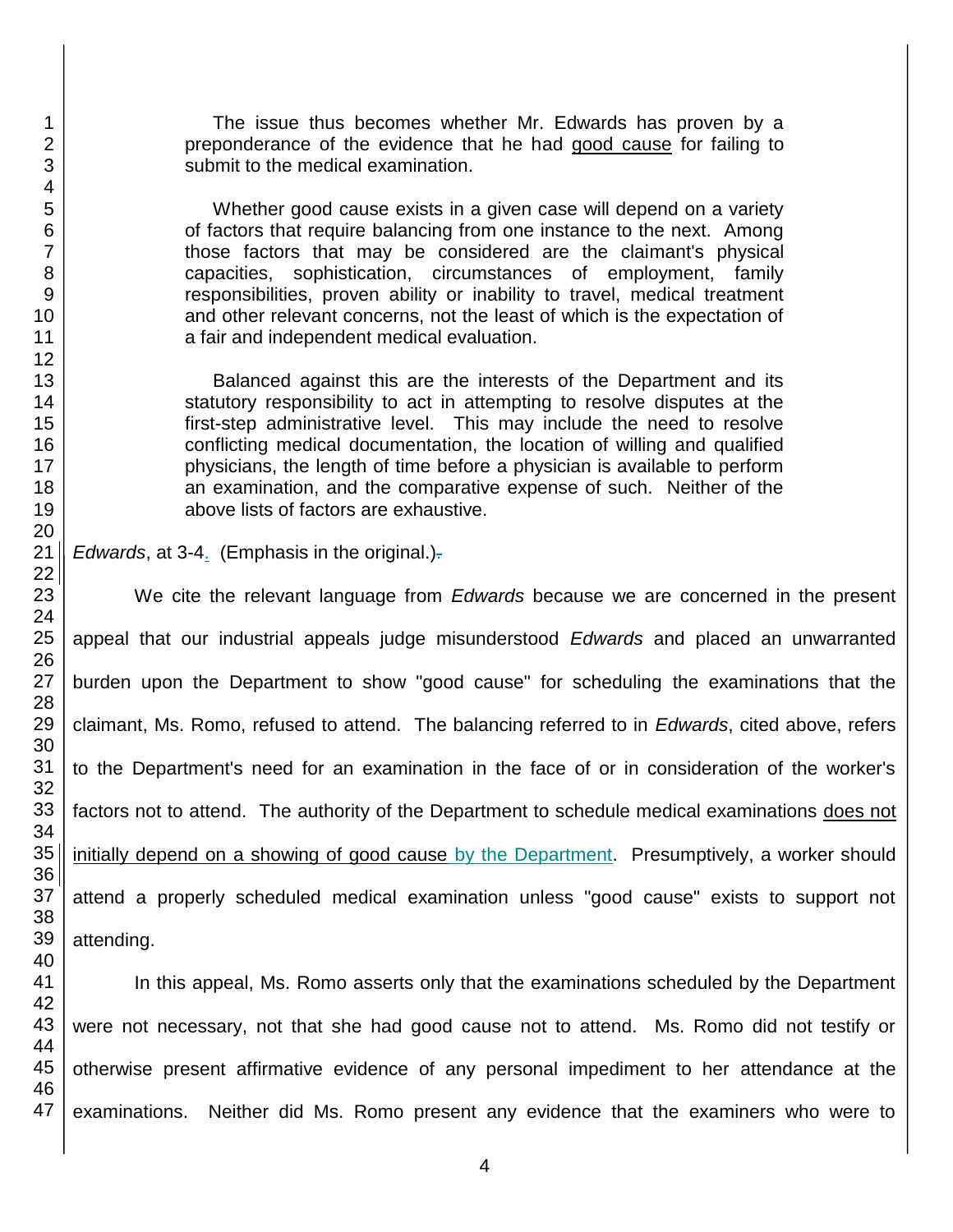conduct the examinations were incapable of conducting a fair and independent medical examination or that they were motivated to be other than fair. . In short, Ms. Romo did not present a prima facie case that she had any cause not to attend the examination, much less a showing of good cause for failure to do so.

Ms. Romo merely challenges the Department's authority to schedule what she alleges isas a needless examination. It would be consistent with our holding in *Edwards* that a truly unwarranted examination would constitute good cause not to attend. Further, applying *Edwards*, that if Ms. Romo could establish a prima facie case that the examination was unwarranted, we would need to weigh the interests of the Department in ordering the examination.<sup>1</sup> However, Ms. Romo failed to establish that the Department's scheduling of a further examination in her case was unwarranted.

Turning now to the facts of this appeal, Ms. Romo was injured in November of 1988. The Department allowed her claim and she received various authorized benefits. Over the course of the administration of the claim, the Department sponsored several medical panel examinations. As a result of a November 20, 1992 examination, Dr. Jose R. Silvas, a psychiatrist, diagnosed Ms. Romo as having a somatization disorder and dysthymia (depression), which he causally related to the industrial injury. Dr. Silvas recommended that Ms. Romo undergo psychotherapy and that she be provided vocational assistance. In the event Ms. Romo was considered not in need of treatment, Dr. Silvas rated her condition within Category 3 of WAC 296-20-340, the categories of permanent mental health impairments.

 We would observe that if a worker were successful in meeting his or her initial burden in showing that an examination was unnecessary or unwarranted, that the subsequent balancing set forth in *Edwards* would likely be a very abbreviated inquiry. In order to establish that the examination was unnecessary, the worker would have to present evidence on the administration of the claim much as Ms. Romo did in this appeal. Such evidence will either establish the worker's case or show that the examination was necessary. If the worker is successful in presenting a prima facie case that the examination was unnecessary, it would be difficult to imagine what evidence the Department could present at that time to "balance" against such a finding.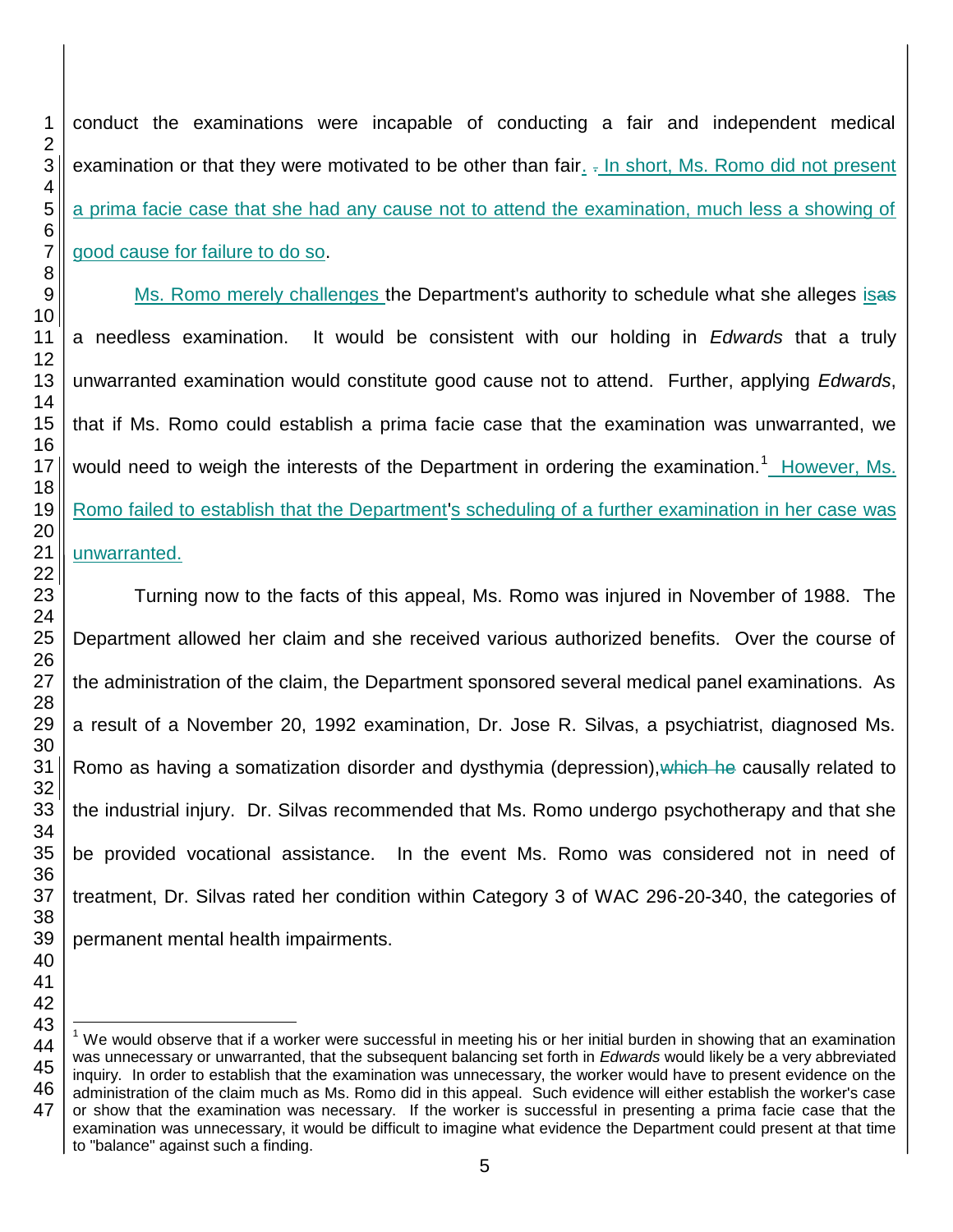By a letter to the Department dated May 1, 1993, Dr. Andrew Whitmont, the psychologist who provided Ms. Romo psychotherapy upon referral, reported that Ms. Romo had attended three sessions, after which he closed her case. Dr. Whitmont thought Ms. Romo was not amenable to treatment and was not motivated.

The Department adjudicator decided another psychiatric opinion would be in order, based on Dr. Whitmont's letter. Dr. Oscar Romero, a psychiatrist, conducted another examination as part of a medical panel on January 13, 1994. The panel examiners, including Dr. Romero, indicated Ms. Romo's conditions were fixed and stable and that she was capable of work. Specifically, Dr. Romero thought Ms. Romo was unlikely to benefit from treatment because she had poor insight and was not psychologically minded. Ms. Romo's attending family physician, Dr. Conrado DeLeon, agreed with some of the panel findings. However, he believed that Ms. Romo's pain was real, that she had some decreased range of motion, and that she was not malingering. Dr. DeLeon thought Ms. Romo had some type of somatization disorder. He recommended Ms. Romo receive a psychiatric evaluation in Seattle and attend a pain clinic.

The Department adjudicator assigned greater weight to the opinions of the panel examiners because of their specialization and because Dr. DeLeon had only recently become Ms. Romo's attending physician. The adjudicator issued an order finding Ms. Romo capable of work and terminating time loss compensation. Ms. Romo protested this order, but the Director of the Department affirmed it. The adjudicator then issued an order on May 2, 1994, which closed the claim. On May 9, 1994, Ms. Romo's attorney appealed the closing order. In this appeal, Ms. Romo requested further treatment, further time loss compensation, an award for permanent partial disability, and a finding of permanent total disability.

On May 31, 1994, the Department's claims consultant, Dawn Glazebrook, issued notice that the Department was reassuming jurisdiction as allowed by RCW 51.52.060. Ms. Glazebrook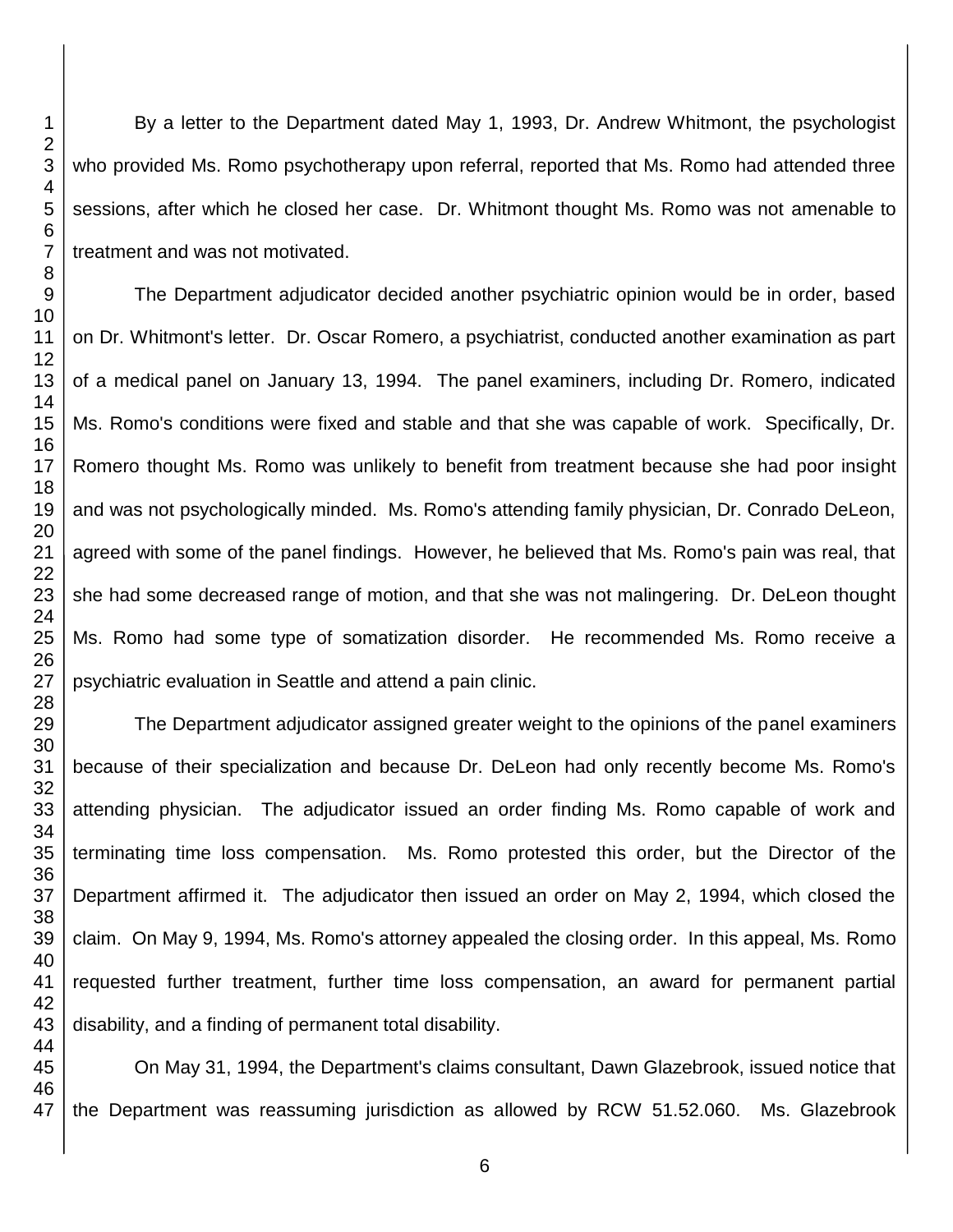believed there was a need to resolve the controversy resulting from attending physician Dr. DeLeon's disagreement with the panel examination report and his recommendation for further psychiatric evaluation and a pain clinic. Ms. Glazebrook did not otherwise view the examinations as deficient and did not inquire anything further of Dr. Whitmont, Dr. Romero, or Dr. DeLeon.

Ms. Glazebrook planned an examination to be conducted by an orthopedist, neurologist, and psychiatrist in the Tri-Cities area on June 28, 1994. Before the examination was held, Ms. Romo's attorney wrote to Ms. Glazebrook. The attorney informed Ms. Glazebrook that Ms. Romo would not attend the examination because of the belief there had been no change in her condition and the examinations would be redundant (and, therefore, unnecessary). This has been Ms. Romo's position regarding subsequent attempts to be examined and in this appeal contesting the Department's order suspending benefits.

The attempt to resolve the conflict in opinions of Dr. DeLeon and the panel examination was within the authority of the Department as provided in RCW 51.32.110 and RCW 51.32.055(4). Moreover, we note that Ms. Romo's appeal of the May 2, 1994 closing order alternatively identified virtually every conceivable form of relief. The Department had the right to reassume jurisdiction and further investigate the facts relating to the claim as further raised by this appeal. This right is limited only by the requirement that the Department issue its further order within 90 days, which period may be extended an additional 90 days for good cause, stated in writing. RCW 51.52.060; *Tollycraft Yachts v. McCoy*, 122 Wn.2d 426 (1993).

 In conclusion, a worker is not required to attend a scheduled medical examination when the worker can establish "good cause" not to attend. When the worker asserts the Department's lack of authority to schedule the examination or that the examination is needless or unnecessary as the basis for good cause not to attend, the worker must establish a prima facie case that the examination was unnecessary before we will conduct a balancing of factors as set forth in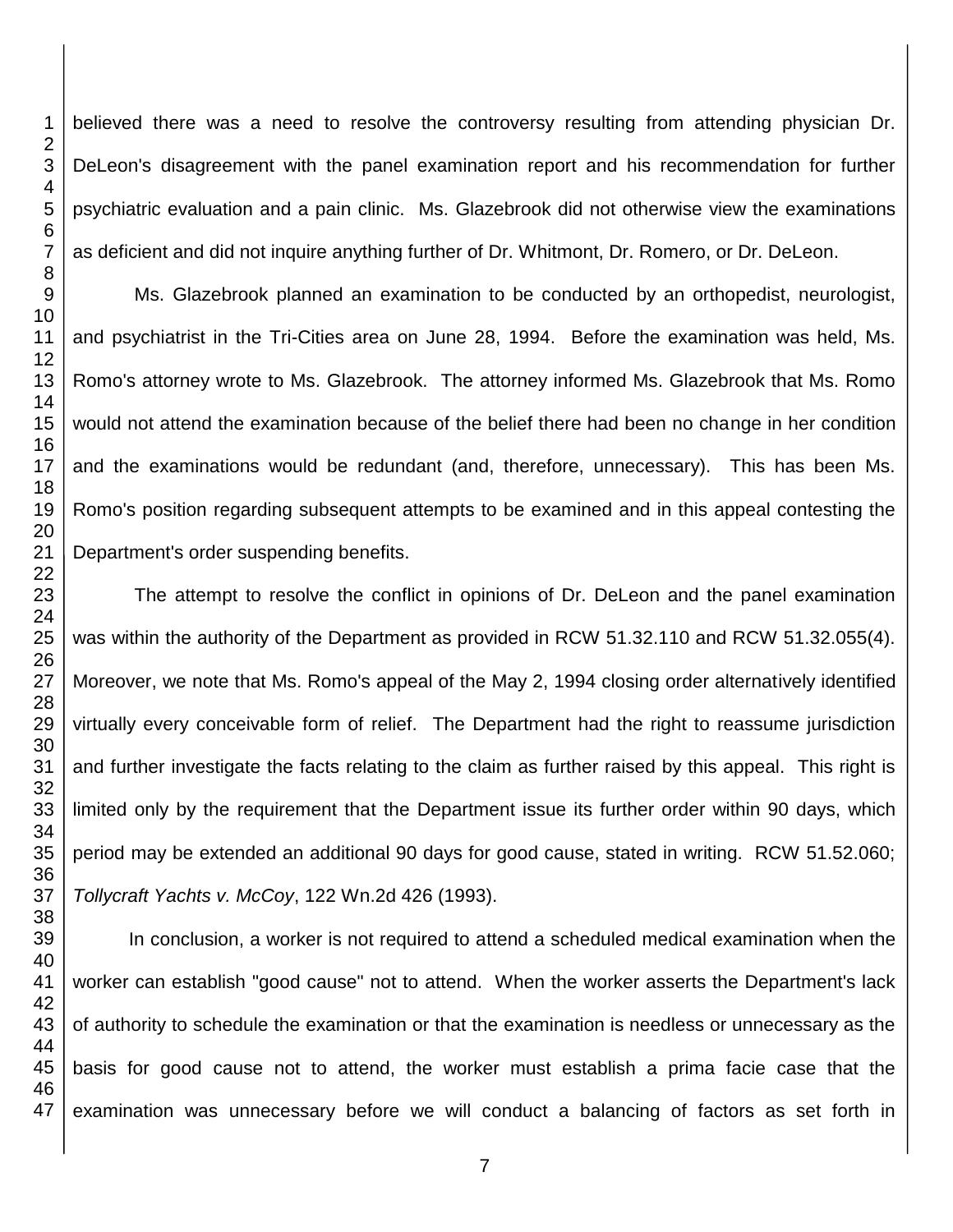*Edwards*. In Ms. Romo's appeal she did not establish a prima facie case that the Department's scheduled examination was unnecessary or not within its statutory authority. It goes without saying that she has also failed to establish good cause within the meaning of RCW 51.31.110. However, even if we were to assume that Ms. Romo had set forth a prima facie case and that we would have to weigh the various reasons that Ms. Romo had to not attend the examination, against the Department's interests to schedule an examination, we still find that Ms. Romo did not have good cause and that the Department's order suspending benefits was correct. After careful consideration of the entire record before us, we make the following Findings of

Fact and Conclusions of Law:

# **FINDINGS OF FACT**

- 1. On December 9, 1988, Estela Romo filed an application for benefits with the Department of Labor and Industries, alleging an industrial injury in the course of employment with Sun Russet Potatoes, Inc. The Department subsequently allowed the claim and provided benefits. On November 4, 1994, the Department issued an order suspending further compensation for failure to submit to a medical examination. On November 18, 1994, Ms. Romo filed her Notice of Appeal with the Board of Industrial Insurance Appeals from that order. On December 16, 1994, the Board issued an order granting the appeal, assigning it Docket No. 94 3874, and directing that further proceedings be held on the appeal.
- 2. On May 9, 1994, the claimant filed an appeal of an order dated May 2, 1994, which closed the claim. In the appeal, the claimant contended she was entitled to further time loss compensation, treatment, an award for permanent partial disability, and a finding of total permanent disability. On May 31, 1994, the Department reassumed jurisdiction over the claim.
- 3. As of May 31, 1994, the Department had been informed of a controversy between various examining physicians, including the claimant's chosen attending physician, over matters such as, but not limited to, the extent of the claimant's disability; whether she was in need of further psychiatric treatment or a pain clinic or further evaluation; and whether she was amenable to further psychiatric treatment. The claimant's Notice of Appeal also put the Department on notice that the claimant herself disagreed with the terms of the May 2, 1994 closing order.
- 4. The Department, through its claims consultant, Dawn Glazebrook, directed further investigation into the claimant's condition, and for that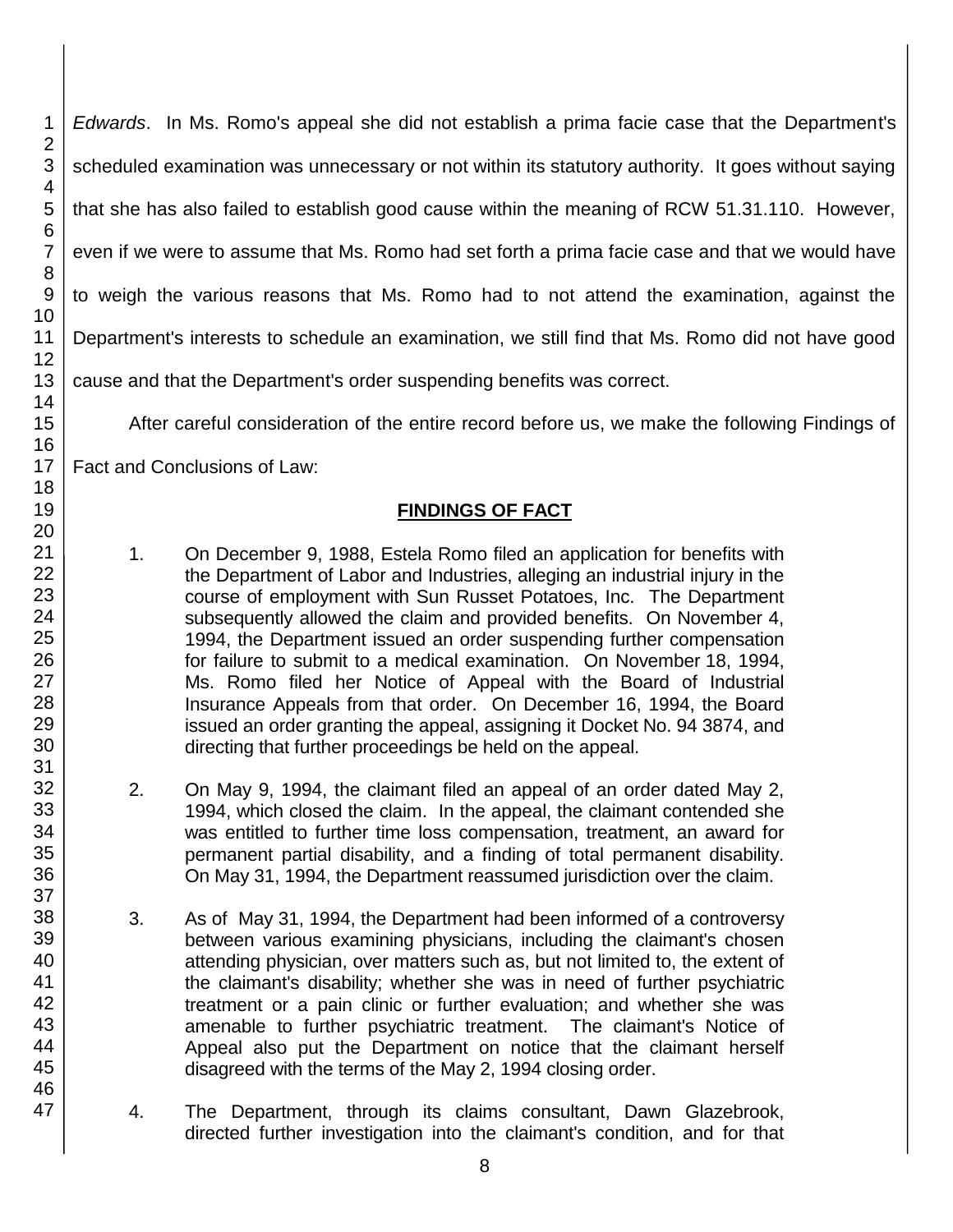purpose, provided the claimant notice of scheduled medical examinations. The first scheduled medical examination was for June 28, 1994. The claimant, through her attorney, objected to the examination and declared her intention not to attend the examination.

- 5. After some discussion and failed attempts with the claimant's attorney to resolve whether the claimant would attend an examination, and after rescheduling the examination, the Department eventually scheduled another examination, provided the claimant notice that she would be required to attend the examination, and warned the claimant that her benefits would be suspended if sufficient reason for not attending the examination was not provided within 30 days.
- 6. The claimant refused to attend any of the examinations scheduled by the Department on June 28, 1994, and thereafter. The claimant's refusal to attend the examinations was not due to any inability or inconvenience. The claimant's asserted reason for not attending the examinations is only that she did not believe the examinations were necessary. The examinations were necessary to allow the Department to resolve conflicts in medical opinion and to investigate the issues raised by the appeal filed by Ms. Romo on May 9, 1994.

#### **CONCLUSIONS OF LAW**

- 1. The Board of Industrial Insurance Appeals has jurisdiction over the parties and the subject matter of this appeal.
- 2. The claimant did not have "good cause" for failing to attend the examinations within the meaning of RCW 51.32.110.
- 3. The order of the Department of Labor and Industries dated November 4, 1994, which suspended the right of Estela Romo to further benefits effective November 4, 1994, for failure to submit to a medical examination, is correct, and is affirmed.

It is so ORDERED.

Dated this 5th day of March, 1996.

BOARD OF INDUSTRIAL INSURANCE APPEALS

/s/\_\_\_\_\_\_\_\_\_\_\_\_\_\_\_\_\_\_\_\_\_\_\_\_\_\_\_\_\_\_\_\_\_\_\_\_\_\_\_\_ S. FREDERICK FELLER Chairperson